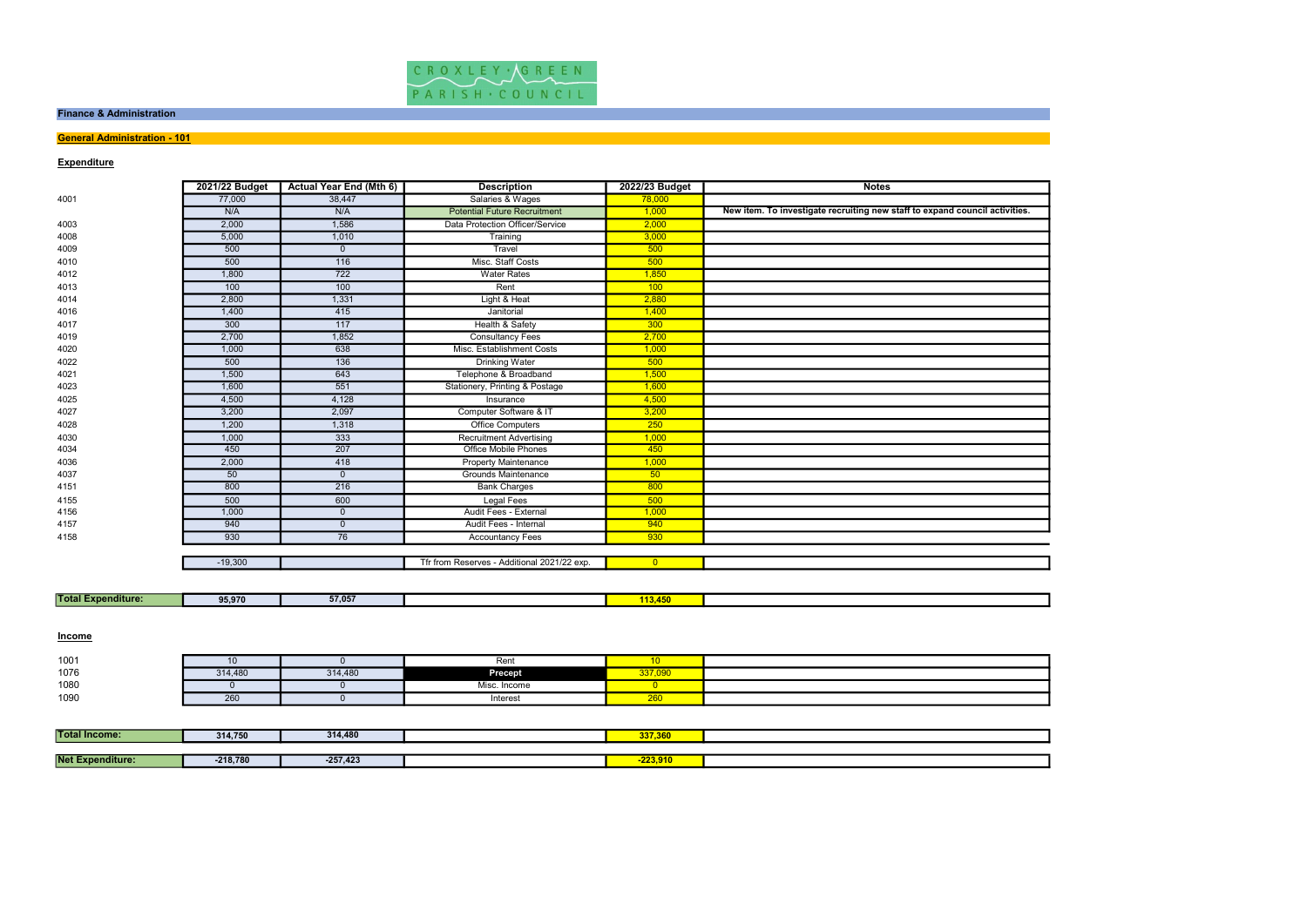### Local Democracy - 102

## **Expenditure**

|                         | 2021/22 Budget | <b>Actual Year End</b> | <b>Description</b>                   | 2022/23 Budget | <b>Notes</b>                                           |
|-------------------------|----------------|------------------------|--------------------------------------|----------------|--------------------------------------------------------|
| 4024                    | 2,200          | 2,044                  | Subscriptions/Publications           | 2,200          |                                                        |
| 4033                    | 2,500          | 996                    | New Parish Magazine / Communications | 2,500          |                                                        |
| 4201                    | 550            | 74                     | <b>Chairman's Discretion Budget</b>  | 600            |                                                        |
| 4251                    | 1,250          | $\mathbf{U}$           | <b>Election Expenses</b>             | 250            | Further funding can be taken from EMR 332 - Elections. |
| 4300                    | 370            | 0                      | Events - Revels on the Green         | 370            |                                                        |
|                         |                |                        |                                      |                |                                                        |
| Total Expenditure:      | 6,870          | 3,114                  |                                      | 5,920          |                                                        |
| <b>Income</b>           |                |                        |                                      |                |                                                        |
| 1080                    |                |                        | Misc. Income                         | $\overline{0}$ |                                                        |
|                         |                |                        |                                      |                |                                                        |
| <b>Total Income:</b>    |                | $\bf{0}$               |                                      | $\bullet$      |                                                        |
|                         |                |                        |                                      |                |                                                        |
| <b>Net Expenditure:</b> | 6,870          | 3,114                  |                                      | 5,920          |                                                        |
|                         |                |                        |                                      |                |                                                        |

## Groundworks Administration - 103

## **Expenditure**

|      | 2021/22 Budget | <b>Actual Year End</b> | <b>Description</b>         | 2022/23 Budget | <b>Notes</b> |
|------|----------------|------------------------|----------------------------|----------------|--------------|
| 4001 | 63,000         | 24,467                 | Salaries & Wages           | 60,000         |              |
| 4006 | 600            | 285                    | <b>Protective Clothing</b> | 600            |              |
| 4008 | 2,000          | 925                    | Training                   | 3,000          |              |
| 4009 | 100            | 28                     | Travel                     | 100            |              |
| 4010 | 500            | 161                    | <b>Staff Allowances</b>    | 500            |              |
| 4012 | 750            | 1,053                  | <b>Water Rates</b>         | 1,500          |              |
| 4017 | 500            | 315                    | Health & Safety            | 500            |              |

| Total E<br><b>Expenditure:</b> | 67,450 | 27.234 | -----<br>00, 20 |  |
|--------------------------------|--------|--------|-----------------|--|
|                                |        |        |                 |  |

| <b>Income</b>           |        |        |              |        |  |
|-------------------------|--------|--------|--------------|--------|--|
| 1080                    |        |        | Misc. Income |        |  |
|                         |        |        |              |        |  |
| <b>Total Income:</b>    |        |        |              |        |  |
|                         |        |        |              |        |  |
| <b>Net Expenditure:</b> | 66,950 | 27,234 |              | 66,200 |  |

**Grants - 107** 

| <b>Expenditure</b>        |                |                        |                                      |                |                                        |
|---------------------------|----------------|------------------------|--------------------------------------|----------------|----------------------------------------|
|                           | 2021/22 Budget | <b>Actual Year End</b> | <b>Description</b>                   | 2022/23 Budget | <b>Notes</b>                           |
| 4200                      | 3,000          |                        | <b>Council's Charity Expenditure</b> | 3,000          |                                        |
| 4260                      | 9,700          |                        | Village Hall Grant                   | 9,700          |                                        |
| 4711                      | 5,000          | 5,480                  | Grants                               | 15,000         | Increase to readily available funding. |
|                           |                |                        |                                      |                |                                        |
| <b>Total Expenditure:</b> | 17,700         | 5,480                  |                                      | 27,700         |                                        |

**Income** 

| 1077                 |                      | <b>Grants Received</b> |       |  |
|----------------------|----------------------|------------------------|-------|--|
| 1200                 | 200<br><b>J</b> ,UUU | Council Charity Income | 3.000 |  |
|                      |                      |                        |       |  |
| <b>Total Income:</b> | 3,000                |                        | 3,000 |  |

| ons.     |  |  |
|----------|--|--|
|          |  |  |
|          |  |  |
|          |  |  |
|          |  |  |
|          |  |  |
|          |  |  |
|          |  |  |
|          |  |  |
|          |  |  |
|          |  |  |
|          |  |  |
|          |  |  |
|          |  |  |
| an<br>Ma |  |  |
|          |  |  |
|          |  |  |
|          |  |  |
|          |  |  |
|          |  |  |
|          |  |  |
|          |  |  |
|          |  |  |
|          |  |  |
|          |  |  |
|          |  |  |
|          |  |  |
|          |  |  |
|          |  |  |
|          |  |  |
|          |  |  |
|          |  |  |
|          |  |  |
|          |  |  |
|          |  |  |
|          |  |  |
|          |  |  |
|          |  |  |
|          |  |  |
|          |  |  |
|          |  |  |
|          |  |  |
|          |  |  |
|          |  |  |
|          |  |  |
|          |  |  |
|          |  |  |
|          |  |  |
|          |  |  |
|          |  |  |
|          |  |  |
|          |  |  |
|          |  |  |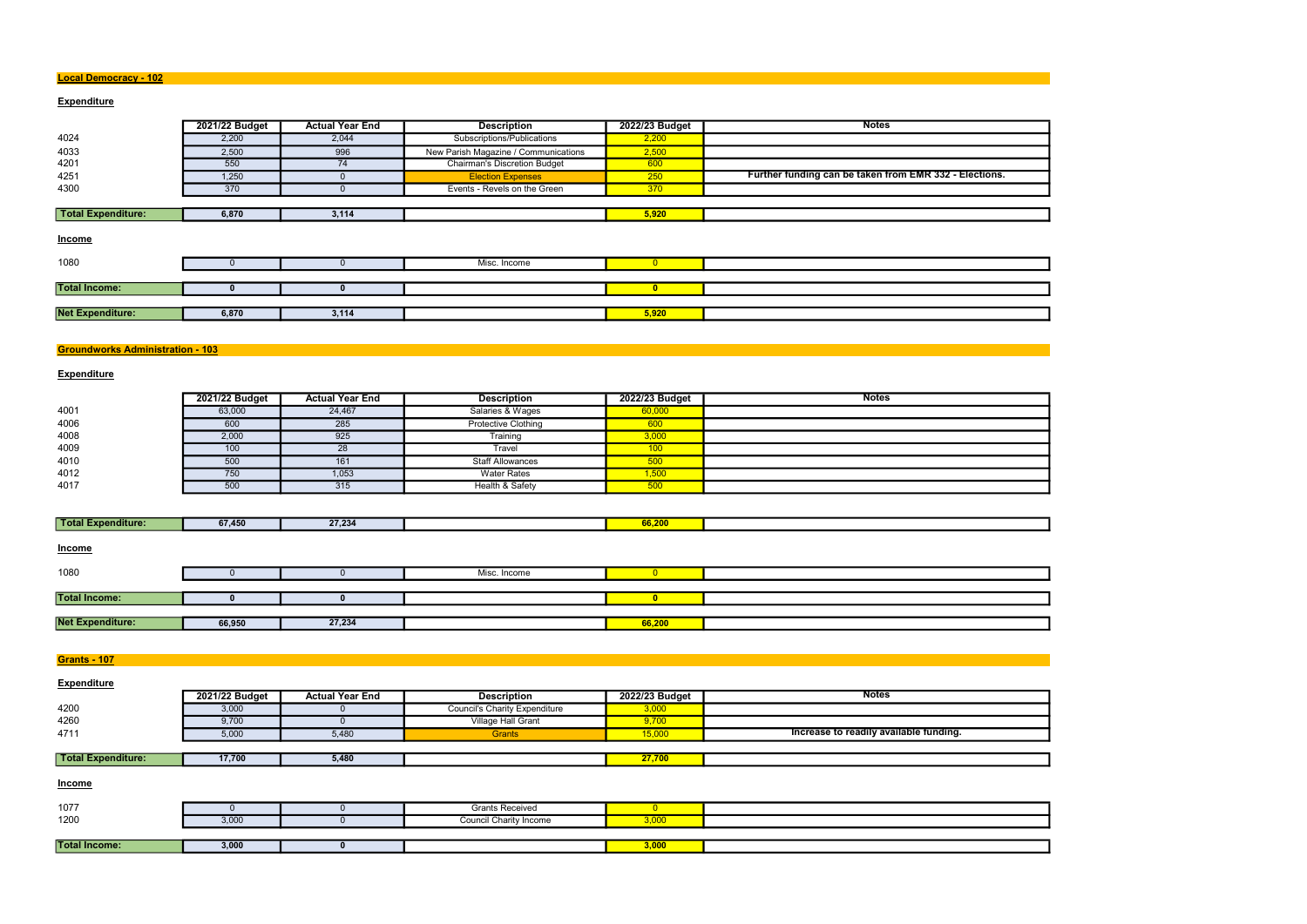| <b>Net Expenditure:</b> | 14,700 | 5.480 | <b>ALCOHOL:</b> |  |
|-------------------------|--------|-------|-----------------|--|
|                         |        |       |                 |  |

| <b>Net Expenditure:</b>                  | 14,700               | 5,480                  |                                        | 24,700               |                                          |
|------------------------------------------|----------------------|------------------------|----------------------------------------|----------------------|------------------------------------------|
|                                          |                      |                        |                                        |                      |                                          |
| <b>Capital &amp; Projects - 199</b>      |                      |                        |                                        |                      |                                          |
|                                          |                      |                        |                                        |                      |                                          |
| <b>Expenditure</b>                       |                      |                        |                                        |                      |                                          |
|                                          | 2021/22 Budget       | <b>Actual Year End</b> | <b>Description</b>                     | 2022/23 Budget       | <b>Notes</b>                             |
| 4175                                     | $\mathbf{0}$         | $\mathbf 0$            | Sale of Assets                         | $\overline{0}$       |                                          |
| 4823                                     | 4,300                | $\mathbf 0$            | Tfr to Vehicle Repl Fund               | 4,400                |                                          |
| 4824                                     | 3,300                | $\mathbf 0$            | Tfr to Equip Repl Fund                 | 3,400                |                                          |
| 4873                                     | $\overline{0}$       | 19,721                 | Tfr from Vehicle Repl Fund             | $\overline{0}$       |                                          |
| 4874                                     | $\mathbf{0}$         | $\mathbf 0$            | Tfr from Equip Repl Fund               | $\overline{0}$       |                                          |
| 4973                                     | 50                   | $\mathbf 0$            | <b>Hazel Seeley Award</b>              | 50                   |                                          |
| 4906                                     | $\mathbf 0$          | $\overline{0}$         | <b>Updating Council Office (Plans)</b> | 250                  |                                          |
| 4963                                     | 32,000               | $-798$                 | <b>Community Safety</b>                | 32,000               | New budget item title. Was PCSO Funding. |
| 4981                                     | 11,916               | 5,208                  | Vehicle Leasing                        | 10,098               |                                          |
|                                          | $\overline{0}$       | $\mathbf 0$            | Depot Extension (Plans)                | $\overline{0}$       |                                          |
| 4986                                     | 500                  | $\mathbf 0$            | <b>Archiving Council Records</b>       | 500                  |                                          |
|                                          | $-11,916$            | $\mathbf 0$            | Tfr from EMR 324 - Leasing             | $-10,098$            |                                          |
|                                          |                      |                        |                                        |                      |                                          |
| <b>Total Expenditure:</b>                | 40,150               | 24,131                 |                                        | 40,600               |                                          |
|                                          |                      |                        |                                        |                      |                                          |
| <b>Income</b>                            |                      |                        |                                        |                      |                                          |
|                                          |                      |                        |                                        |                      |                                          |
| 1080                                     | $\mathbf{0}$         | $\overline{0}$         | Misc. Income                           | $\overline{0}$       |                                          |
|                                          |                      |                        |                                        |                      |                                          |
| <b>Total Income:</b>                     | $\mathbf{0}$         | $\mathbf 0$            |                                        | $\bullet$            |                                          |
|                                          |                      |                        |                                        |                      |                                          |
| <b>Net Expenditure:</b>                  | 40,150               | 24,131                 |                                        | 40,600               |                                          |
|                                          |                      |                        |                                        |                      |                                          |
|                                          |                      |                        | <b>Finance &amp; Administration</b>    |                      |                                          |
|                                          |                      |                        |                                        |                      |                                          |
| <b>Expenditure</b>                       | 228,140              | 117,016<br>314,480     |                                        | 253,870              |                                          |
| Income<br><b>Net Expenditure</b>         | 317,750<br>$-89,610$ | $-197,464$             |                                        | 340,360<br>$-86,490$ |                                          |
|                                          |                      |                        |                                        |                      |                                          |
|                                          |                      |                        |                                        |                      |                                          |
|                                          |                      |                        |                                        |                      |                                          |
|                                          |                      |                        |                                        |                      |                                          |
|                                          |                      |                        |                                        |                      |                                          |
| <b>Leisure, Events &amp; Environment</b> |                      |                        |                                        |                      |                                          |
|                                          |                      |                        |                                        |                      |                                          |
| Open Space Management - 202              |                      |                        |                                        |                      |                                          |
|                                          |                      |                        |                                        |                      |                                          |
| <b>Expenditure</b>                       | 2021/22 Budget       | <b>Actual Year End</b> | <b>Description</b>                     | 2022/23 Budget       | <b>Notes</b>                             |
| 4401                                     | 500                  | 223                    | Refuse/Green Waste Disposal            | 500                  |                                          |
| 4403                                     | $\mathbf 0$          | $\mathbf 0$            | Maintenance Contracts                  | $\overline{0}$       |                                          |
| 4404                                     | 700                  | $\mathbf 0$            | <b>Equipment Hire</b>                  | 700                  |                                          |
| 4405                                     | 1,500                | 58                     | <b>Equipment Maintenance</b>           | 1,500                |                                          |
| 4406                                     | 2,000                | 231                    | <b>Equipment Purchased</b>             | 2,000                | Funded by EMR.                           |
| 4407                                     | 1,000                | 756                    | Maintenance - LT71 WRK                 | 500                  |                                          |
| 4408                                     | 250                  | $\overline{0}$         | Maintenance - Tractor                  | 250                  |                                          |
| 4409                                     | 250                  | 193                    | Maintenance - Ride on Mower            | 250                  |                                          |
| 4410                                     | 550                  | 194                    | <b>Fly Tipping</b>                     | 550                  |                                          |
|                                          | 1,500                | $\mathbf 0$            | Hazardous Waste Removal                | 1,500                |                                          |
| 4412                                     | 4,000                | 1,247                  | <b>Grounds Maintenance</b>             | 4,000                |                                          |
| 4413                                     | 3,000                | 3,381                  | Vehicle License & Insurance            | 3,000                |                                          |
| 4414                                     | 1,400                | 514                    | Fuel & Oil - LT71 WRK                  | 1,400                |                                          |
| 4415                                     | 860                  | 512                    | Fuel & Oil - Groundworks               | 860                  |                                          |
|                                          |                      |                        |                                        |                      |                                          |
|                                          |                      |                        |                                        |                      |                                          |

|      | 2021/22 Budget | <b>Actual Year End</b> | <b>Description</b>                       | 2022/23 Budget | <b>Notes</b>   |
|------|----------------|------------------------|------------------------------------------|----------------|----------------|
| 4401 | 500            | 223                    | Refuse/Green Waste Disposal              | 500            |                |
| 4403 |                |                        | <b>Maintenance Contracts</b>             | $\overline{0}$ |                |
| 4404 | 700            |                        | <b>Equipment Hire</b>                    | 700            |                |
| 4405 | 1,500          | 58                     | <b>Equipment Maintenance</b>             | 1,500          |                |
| 4406 | 2,000          | 231                    | <b>Equipment Purchased</b>               | 2,000          | Funded by EMR. |
| 4407 | 1,000          | 756                    | Maintenance - LT71 WRK                   | 500            |                |
| 4408 | 250            |                        | Maintenance - Tractor                    | 250            |                |
| 4409 | 250            | 193                    | Maintenance - Ride on Mower              | 250            |                |
| 4410 | 550            | 194                    | <b>Fly Tipping</b>                       | 550            |                |
|      | 1,500          |                        | Hazardous Waste Removal                  | 1,500          |                |
| 4412 | 4,000          | 1,247                  | Grounds Maintenance                      | 4,000          |                |
| 4413 | 3,000          | 3,381                  | Vehicle License & Insurance              | 3,000          |                |
| 4414 | 1,400          | 514                    | Fuel & Oil - LT71 WRK                    | 1,400          |                |
| 4415 | 860            | 512                    | Fuel & Oil - Groundworks                 | 860            |                |
|      |                |                        |                                          |                |                |
|      | N/A            | N/A                    | Tfr from EMR 324 - Equipment Replacement | $-2,000$       |                |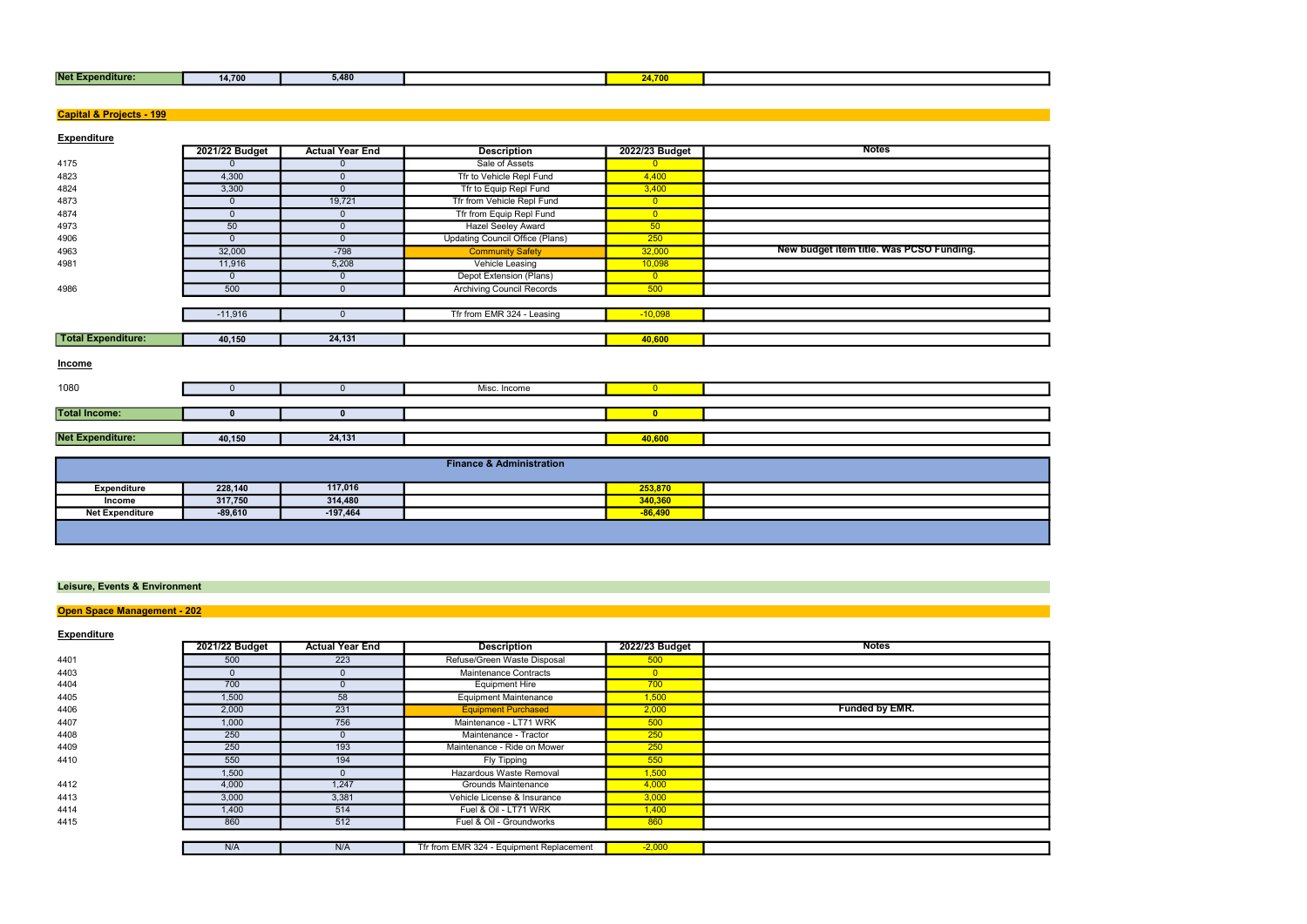| Total E<br>sxpenditure: | 17,510 | 7,309 | 15,010 |  |
|-------------------------|--------|-------|--------|--|
|                         |        |       |        |  |
| <b>Net Expenditure:</b> | 17,510 | 7,309 | 15,010 |  |

| <b>Total Expenditure:</b> | 17,510         | 7,309                  |                            | 15,010         |                                                           |
|---------------------------|----------------|------------------------|----------------------------|----------------|-----------------------------------------------------------|
|                           |                |                        |                            |                |                                                           |
| <b>Net Expenditure:</b>   | 17,510         | 7,309                  |                            | 15,010         |                                                           |
|                           |                |                        |                            |                |                                                           |
| Open Spaces & Trees - 203 |                |                        |                            |                |                                                           |
|                           |                |                        |                            |                |                                                           |
| <b>Expenditure</b>        |                |                        |                            |                |                                                           |
|                           | 2021/22 Budget | <b>Actual Year End</b> | <b>Description</b>         | 2022/23 Budget | <b>Notes</b>                                              |
| 4058                      | 2,000          |                        | <b>Woodland Management</b> | 4,000          | Increase to account for ongoing purchase of new woodland. |
| 4056                      | 250            | $\Omega$               | <b>Street Trees</b>        | 250            |                                                           |
| 4049                      | 16,000         | 8,177                  | Dog Hygiene                | 17,000         | £1000 increase.                                           |
| 4049                      | 1,000          | $\Omega$               | Dog Bin Replacements       | 1,000          |                                                           |
| 4699                      | $\mathbf 0$    |                        | Stone's Orchard Fund       | $\overline{0}$ |                                                           |
|                           | $\Omega$       | $\Omega$               | <b>Wildflower Meadow</b>   | 2,000          | Awaiting more detailed quote.                             |
|                           |                |                        |                            |                |                                                           |
| <b>Total Expenditure:</b> | 19,250         | 8,177                  |                            | 24,250         |                                                           |
|                           |                |                        |                            |                |                                                           |
| <b>Income</b>             |                |                        |                            |                |                                                           |
|                           |                |                        |                            |                |                                                           |
| 1077                      | $\mathbf{0}$   |                        | <b>Grants Received</b>     | $\overline{0}$ |                                                           |
| 1084                      | 200            |                        | Dog Bag Donations          | 200            |                                                           |
|                           |                |                        |                            |                |                                                           |
| <b>Total Income:</b>      | 200            | $\bf{0}$               |                            | 200            |                                                           |
|                           |                |                        |                            |                |                                                           |
| <b>Net Expenditure:</b>   | 19,050         | 8,177                  |                            | 24,050         |                                                           |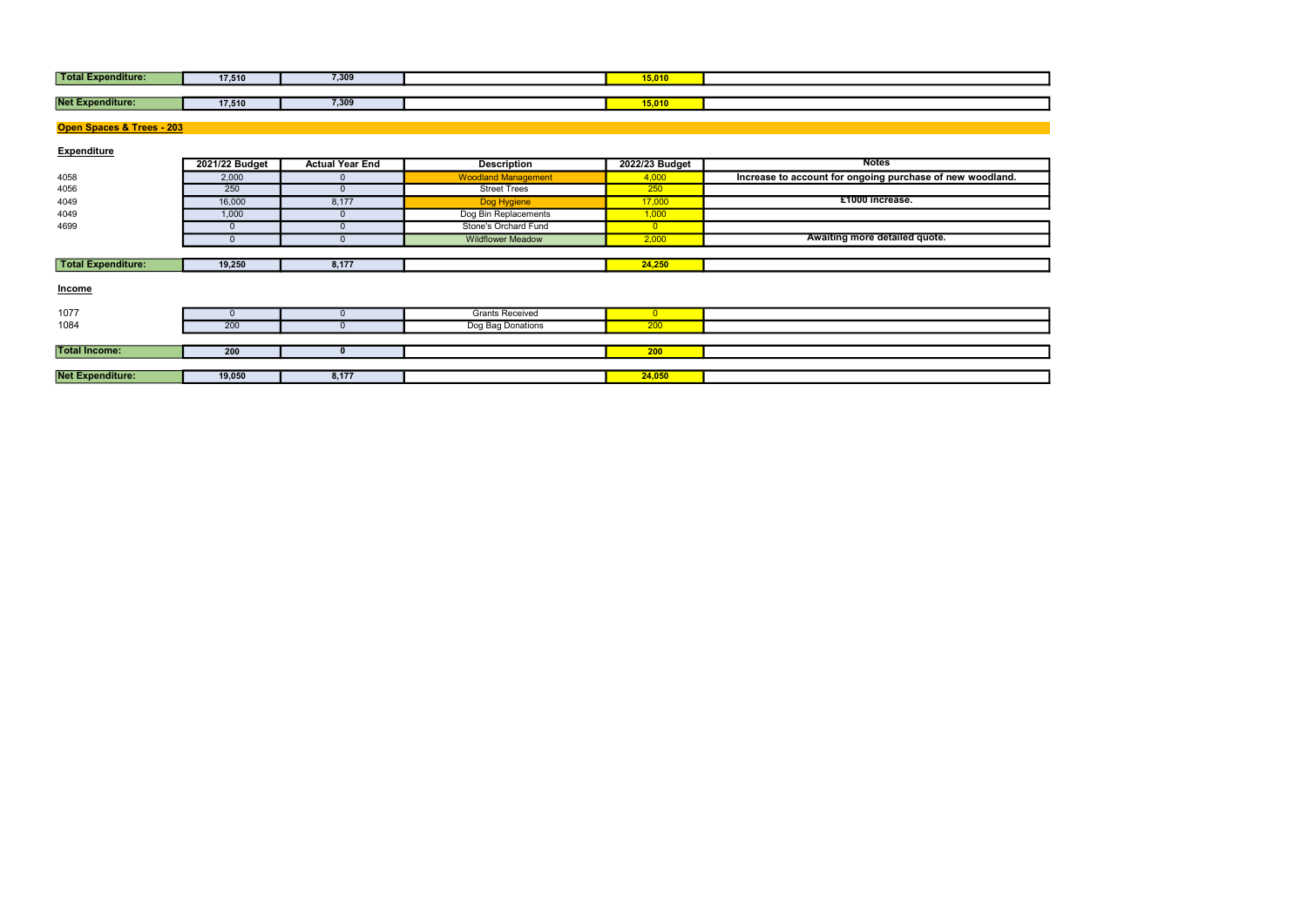### **Events - 211**

| <b>Expenditure</b>        | 2021/22 Budget | <b>Actual Year End</b> | <b>Description</b>                     | 2022/23 Budget          | <b>Notes</b>                                                                               |
|---------------------------|----------------|------------------------|----------------------------------------|-------------------------|--------------------------------------------------------------------------------------------|
| 4601                      | 100            | $\mathbf{0}$           | <b>Xmas Lighting Competition</b>       | 100                     |                                                                                            |
| 4602                      | 250            | $\mathbf{0}$           | <b>Quiz Night</b>                      | 250                     |                                                                                            |
| 4605                      | 11,000         | 5,545                  | Christmas Lights                       | 11,000                  |                                                                                            |
| 4610                      | 8,000          | $\overline{0}$         | Fireworks on Green                     | 8,000                   |                                                                                            |
| 4611                      | 1,300          | $\mathbf 0$            | Senior Citizens Seaside/Outing         | 1,300                   |                                                                                            |
| 4615                      | 2,500          | $\mathbf{0}$           | Christmas Trees (Library & Green)      | 2,500                   |                                                                                            |
| 4617                      | 100            | $\Omega$               | Wassail                                | 100                     |                                                                                            |
| 4618                      | 700            | 411                    | Dog Show & Apple Day                   | 700                     |                                                                                            |
| 4619                      | 1,000          | $\overline{0}$         | Local Travel Map (Business Festival)   | 500                     |                                                                                            |
| 4623                      | 1,500          | $\mathbf{0}$           | Remembrance Day Event                  | 500                     |                                                                                            |
| 4622                      | 400            | $\overline{0}$         | Poppies on The Green                   | 400                     |                                                                                            |
| 4631                      | 1,500          | $\mathbf{0}$           | <b>Home &amp; Produce Show</b>         | $\overline{0}$          | Group have funding for next event already as funds allocated this year has not been spent. |
| 4634                      | 5,500          | $\mathbf{0}$           | <b>Revels &amp; Croxfest</b>           | 5,500                   | Next year's event to funded from Covid EMR.                                                |
| 4635                      | 650            | $\overline{0}$         | Senior Citizens Xmas Trip              | 650                     |                                                                                            |
| 4636                      | 500            | $\mathbf 0$            | <b>History Project</b>                 | 500                     |                                                                                            |
| 4637                      | 500            | $\mathbf{0}$           | <b>General Ranger Events</b>           | 500                     |                                                                                            |
| 4638                      | 500            | $\Omega$               | <b>French Market</b>                   | 500                     |                                                                                            |
| 4639                      | 500            | $\Omega$               | <b>VE Day 2020</b>                     | $\overline{0}$          |                                                                                            |
| 4632                      | 500            | $\mathbf{0}$           | Peace Picnic                           | 500                     |                                                                                            |
| 4626                      | 350            | $\overline{0}$         | Infant School Sun Flower Comp          | 350                     |                                                                                            |
| 4628                      | 1,000          | 34                     | Promotional materials                  | 1,000                   |                                                                                            |
| 4629                      | 1,000          | 69                     | Allotment for Preschool children       | 1,000                   |                                                                                            |
| 4625                      | 300            | 42                     | Easter Egg Hunt (Stones Orchard)       | 350                     |                                                                                            |
| 4633                      | 250            | $\overline{0}$         | <b>Pumpkin Carving</b>                 | 250                     |                                                                                            |
|                           | N/A            | N/A                    | <b>Earth Day</b>                       | 1,000                   | New item. Funded from Covid EMR.                                                           |
|                           | N/A            | N/A                    | <b>Table Tennis Competition</b>        | 250                     | New item. See separate budget proposal.                                                    |
|                           | N/A            | N/A                    | Art Exhibition & Competition           | 500                     | New item. See LEE Committee Meeting of 02/11/21.                                           |
|                           | N/A            | N/A                    | Find the Gnome!                        | 280                     | New item. See separate budget proposal.                                                    |
|                           |                |                        |                                        |                         |                                                                                            |
|                           | N/A            | N/A                    | Tfr from EMR 344 - Covid Reserve       | $-6,500$                | Required funding for Revels / Croxfest and Earth Day.                                      |
|                           |                |                        |                                        |                         |                                                                                            |
| <b>Total Expenditure:</b> | 39,900         | 6,101                  |                                        | 31,980                  |                                                                                            |
|                           |                |                        |                                        |                         |                                                                                            |
| <b>Income</b>             |                |                        |                                        |                         |                                                                                            |
| 1077                      | $\mathbf{0}$   | $\overline{0}$         | <b>Grants &amp; Donations Received</b> |                         |                                                                                            |
| 1080                      | $\Omega$       | $\mathbf 0$            | Misc. Income                           |                         |                                                                                            |
|                           |                |                        |                                        |                         |                                                                                            |
| <b>Total Income:</b>      | $\mathbf{0}$   | $\mathbf{0}$           |                                        | $\overline{\mathbf{0}}$ |                                                                                            |
|                           |                |                        |                                        |                         |                                                                                            |
| <b>Net Expenditure:</b>   | 39,900         | 6,101                  |                                        | 31,980                  |                                                                                            |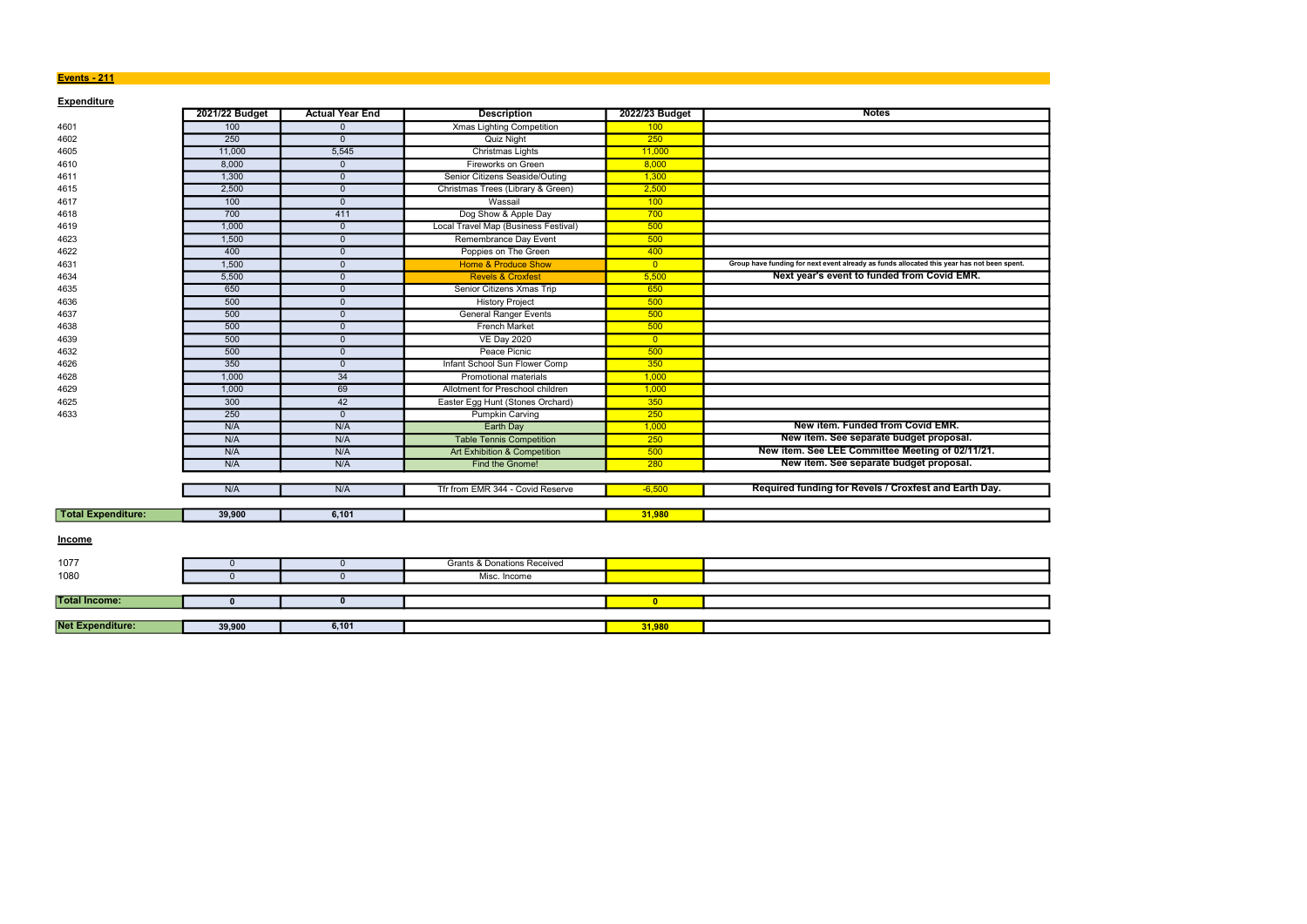| <b>MSC Barton Way - 221</b> |
|-----------------------------|
|-----------------------------|

| <b>Expenditure</b>      |                |                        |                                     |                |                                             |
|-------------------------|----------------|------------------------|-------------------------------------|----------------|---------------------------------------------|
|                         | 2021/22 Budget | <b>Actual Year End</b> | <b>Description</b>                  | 2022/23 Budget | <b>Notes</b>                                |
| 4042                    | 200            | 13                     | <b>Equipment Maintenance</b>        | 200            |                                             |
|                         |                |                        |                                     |                |                                             |
| Total Expenditure:      | 200            | 13                     |                                     | 200            |                                             |
| Income                  |                |                        |                                     |                |                                             |
| 1077                    |                |                        | <b>TRDC Contribution to Repairs</b> |                | TRDC should contribute 2/3 of repair costs. |
|                         |                |                        |                                     |                |                                             |
| <b>Total Income:</b>    |                |                        |                                     |                |                                             |
|                         |                |                        |                                     |                |                                             |
| <b>Net Expenditure:</b> | 200            | 13                     |                                     | 200            |                                             |

## Capital & Projects - 299

| <b>Expenditure</b>        |                |                        |                                      |                |                                                                                   |
|---------------------------|----------------|------------------------|--------------------------------------|----------------|-----------------------------------------------------------------------------------|
|                           | 2021/22 Budget | <b>Actual Year End</b> | <b>Description</b>                   | 2022/23 Budget | <b>Notes</b>                                                                      |
| 4932                      | 500            |                        | War Memorial                         | 500            |                                                                                   |
| 4934                      | 500            |                        | Flowers 4 Croxley                    | $\overline{0}$ | Now part of Croxley Green Beautification - see below.                             |
| 4969                      | 500            |                        | <b>Canal Adoption Scheme</b>         | 500            |                                                                                   |
| 4940                      | 1,200          |                        | <b>Christmas Market</b>              | 1,200          |                                                                                   |
| 4975                      | $\Omega$       | $\Omega$               | Defibrillators - New                 | 1,500          | Purchase of 1 defibrillator & related installation costs.                         |
| 4976                      | 1,500          | 87                     | Defibrillators - Maintenance         | 1,700          |                                                                                   |
| 4979                      | 500            |                        | <b>Croxley Green Beautification</b>  | 1,000          | Newly combined Flowers 4 Croxley & beautification budget item. Funded by EMR 352. |
|                           |                |                        |                                      |                |                                                                                   |
|                           | N/A            | N/A                    | Tfr from EMR 352 - CG Beautification | $-1,000$       |                                                                                   |
|                           |                |                        |                                      |                |                                                                                   |
| <b>Total Expenditure:</b> | 4,700          | 87                     |                                      | 5,400          |                                                                                   |
| Income                    |                |                        |                                      |                |                                                                                   |
| 1080                      | <sup>0</sup>   |                        | Misc. Income                         | $\overline{0}$ |                                                                                   |
|                           |                |                        |                                      |                |                                                                                   |
| <b>Total Income:</b>      | $\Omega$       |                        |                                      | $\overline{0}$ |                                                                                   |
|                           |                |                        |                                      |                |                                                                                   |
| <b>Net Expenditure:</b>   | 4,700          | 87                     |                                      | 5,400          |                                                                                   |

| <b>Leisure, Event &amp; Environment</b> |        |        |  |        |  |  |
|-----------------------------------------|--------|--------|--|--------|--|--|
| Expenditure                             | 81,560 | 21,687 |  | 76,840 |  |  |
| Income                                  | 200    |        |  | 200    |  |  |
| <b>Net Expenditure</b>                  | 81,360 | 21,687 |  | 76,640 |  |  |
|                                         |        |        |  |        |  |  |

# Planning & Development

# **Roads & Street Furniture -301**

# **Expenditure**

|      | 2021/22 Budget | <b>Actual Year End</b> | <b>Description</b>                        | 2022/23 Budget | <b>Notes</b> |
|------|----------------|------------------------|-------------------------------------------|----------------|--------------|
| 4043 | 250            |                        | Salt Bins/Salt                            | <b>250</b>     |              |
| 4047 | 1,000          |                        | Footpath Maintenance                      | 1,000          |              |
| 4050 | 100            |                        | <b>Bus Shelters</b>                       | 100            |              |
|      |                |                        |                                           |                |              |
| 1077 | .1,000         |                        | <b>CMS Grant for Footpath Maintenance</b> | $-1,000$       |              |

|  |                          | $\mathbb{R}^2$           |
|--|--------------------------|--------------------------|
|  |                          |                          |
|  |                          |                          |
|  |                          |                          |
|  |                          |                          |
|  |                          |                          |
|  |                          |                          |
|  | $\overline{\phantom{0}}$ |                          |
|  |                          |                          |
|  |                          |                          |
|  |                          |                          |
|  |                          |                          |
|  |                          |                          |
|  |                          |                          |
|  |                          | $\overline{\phantom{a}}$ |

| v EMR 3 |  |
|---------|--|
|         |  |





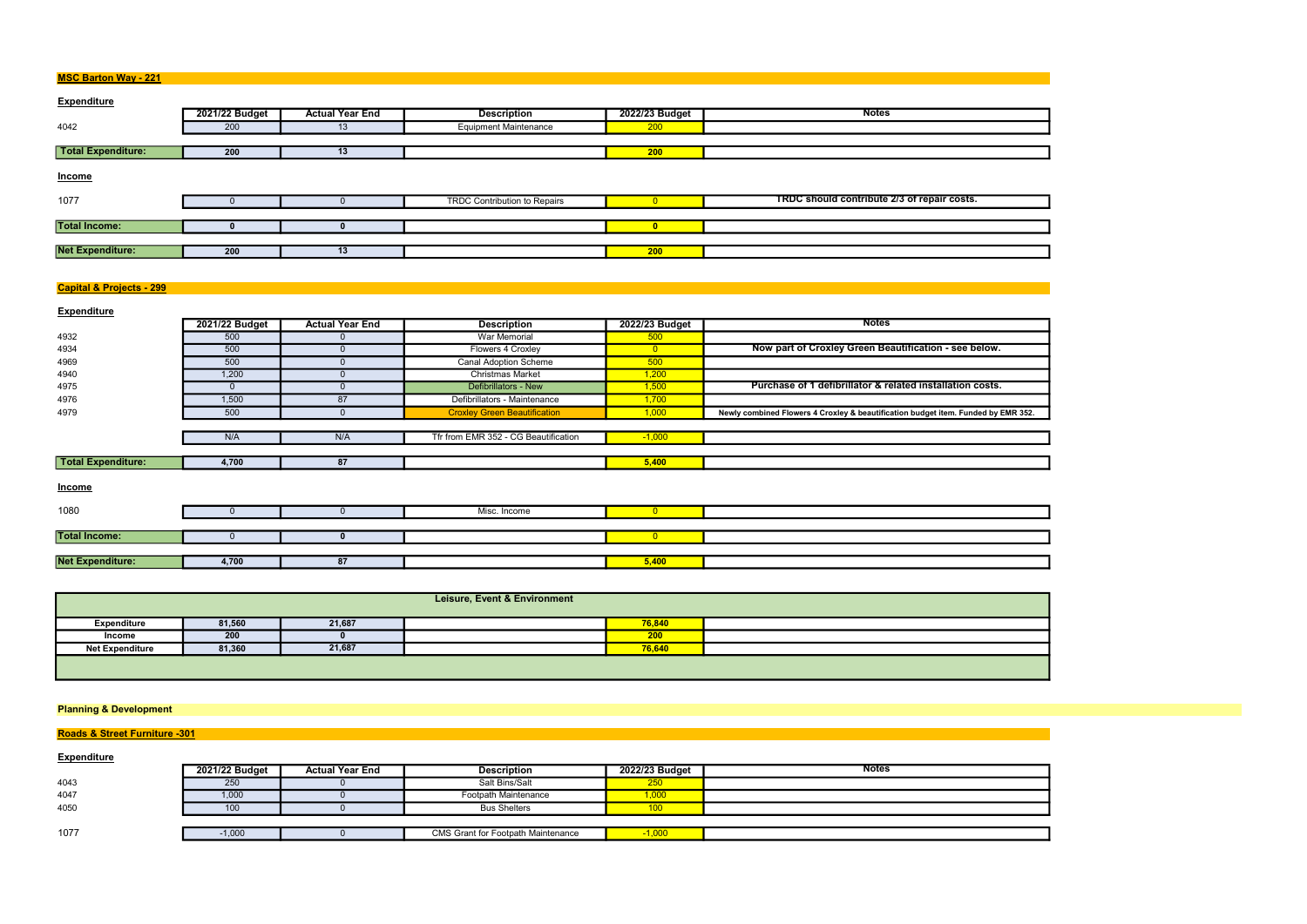| <b>Total E</b><br>xpenditure: | 350 |  | $- - -$<br><b>350</b> |  |
|-------------------------------|-----|--|-----------------------|--|
|                               |     |  |                       |  |
| <b>Net Ex</b><br>nditure:     | 350 |  | $- -$<br>350          |  |

| <b>Total Expenditure:</b>           | 350            | $\mathbf{0}$           |                                     | 350            |                                             |
|-------------------------------------|----------------|------------------------|-------------------------------------|----------------|---------------------------------------------|
|                                     |                |                        |                                     |                |                                             |
| <b>Net Expenditure:</b>             | 350            | $\mathbf 0$            |                                     | 350            |                                             |
|                                     |                |                        |                                     |                |                                             |
|                                     |                |                        |                                     |                |                                             |
| <b>Community Bus - 302</b>          |                |                        |                                     |                |                                             |
| <b>Expenditure</b>                  |                |                        |                                     |                |                                             |
|                                     | 2021/22 Budget | <b>Actual Year End</b> | <b>Description</b>                  | 2022/23 Budget | <b>Notes</b>                                |
| 4702                                | 7,400          | 2,660                  | <b>Community Bus</b>                | 8,000          |                                             |
|                                     |                |                        |                                     |                |                                             |
| <b>Total Expenditure:</b>           | 7,400          | 2,660                  |                                     | 8,000          |                                             |
|                                     |                |                        |                                     |                |                                             |
| <b>Net Expenditure:</b>             | 7,400          | 2,660                  |                                     | 8,000          |                                             |
|                                     |                |                        |                                     |                |                                             |
| <b>Capital &amp; Projects - 399</b> |                |                        |                                     |                |                                             |
|                                     |                |                        |                                     |                |                                             |
| <b>Expenditure</b>                  | 2021/22 Budget | <b>Actual Year End</b> | <b>Description</b>                  | 2022/23 Budget | <b>Notes</b>                                |
|                                     | 500            |                        | Neighbourhood Plan Development      |                |                                             |
| 4965                                | N/A            | $\overline{0}$<br>N/A  | <b>Consultancy Fees</b>             | 500<br>1,000   | New item.                                   |
| 4977                                | $\mathbf{0}$   | 1,392                  | Community Infrastructure Levy (CIL) | 4,804          | Amount of CIL to be spent by November 2022. |
|                                     |                |                        |                                     |                |                                             |
|                                     | N/A            | N/A                    | Tfr from EMR 337 - CIL Fund         | $-4,804$       |                                             |
|                                     |                |                        |                                     |                |                                             |
| <b>Total Expenditure:</b>           | 500            | 1,392                  |                                     | 1,500          |                                             |
|                                     |                |                        |                                     |                |                                             |
| <b>Income</b>                       |                |                        |                                     |                |                                             |
|                                     |                |                        |                                     |                |                                             |
| 1091                                | $\mathbf 0$    | $\overline{0}$         | Community Infrastructure Levy       | $\overline{0}$ |                                             |
|                                     |                |                        |                                     |                |                                             |
| <b>Total Income:</b>                | $\mathbf 0$    | $\mathbf 0$            |                                     | $\bullet$      |                                             |
|                                     |                |                        |                                     |                |                                             |
| <b>Net Expenditure:</b>             | 500            | 1,392                  |                                     | 1,500          |                                             |
|                                     |                |                        |                                     |                |                                             |
|                                     |                |                        | <b>Planning &amp; Development</b>   |                |                                             |
| <b>Expenditure</b>                  | 8,250          | 4,052                  |                                     | 9,850          |                                             |
| Income                              | $\mathbf{0}$   | $\mathbf 0$            |                                     | $\mathbf{0}$   |                                             |
| <b>Net Expenditure</b>              | 8,250          | 4,052                  |                                     | 9,850          |                                             |
|                                     |                |                        |                                     |                |                                             |
|                                     |                |                        |                                     |                |                                             |
|                                     |                |                        |                                     |                |                                             |